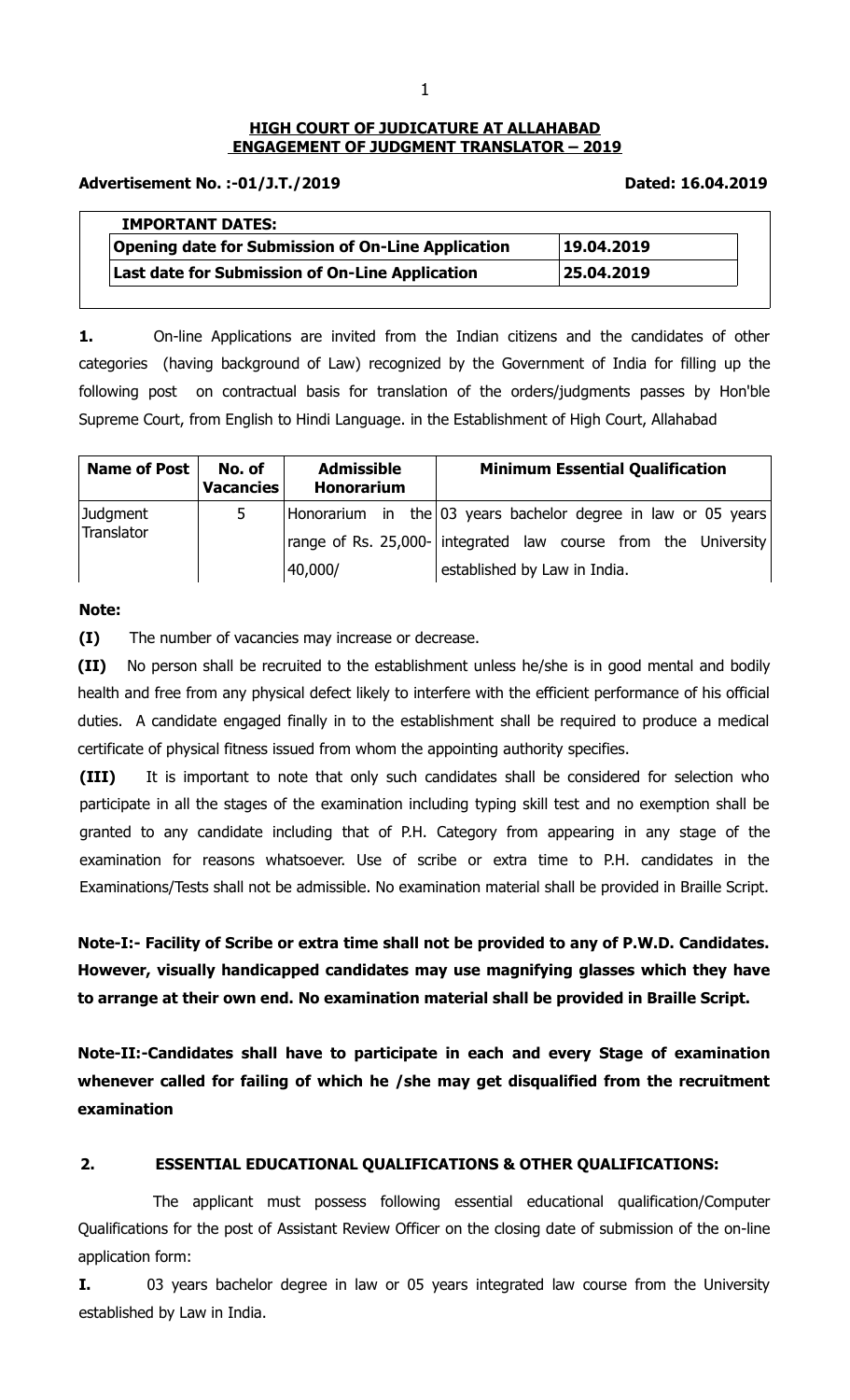**II.** Computer Knowledge i.e., Data Entry, Word Processing and Computer Operation etc. as well as the speed of Hindi typing at speed of 25 words per minute on computer.

## **3. AGE**

A candidate for engagement on the post of Judgement Translator must have attained the minimum age of **21** years and must not have attained the age of more than **35** years on the first day of July of the year in which advertisement is published i.e. **01.07.2019**. The candidate should not be born before  $2^{nd}$  July, 1984 and not born after  $1^{st}$  July, 1998.

#### **Relaxation in upper age limit:**-

**(i)** The upper age limit shall be relaxable upto a maximum limit of **05** years only for the candidates belonging to Scheduled Caste, Scheduled Tribe, Other Backward Classes and Dependents of Freedom Fighter (D.F.F.) as notified in relation to **the State of Uttar Pardesh**.

**(ii)** The upper age limit shall be relaxable upto a maximum limit of **05** years only to the skilled sports person of **the State of Uttar Pradesh** for the event as specified/prescribed in Service Rules 1976. **(iii)** The upper age limit for Ex Servicemen of State **of Uttar Pardesh** shall be relaxable by **03** years after deduction of the military service rendered in Army/Airforce/Navy. Ex-Servicemen (E.S.M) candidates shall have to mention their enrollment/engagement date and retirement/discharged date of the Service in view to calculate resultant age.

**Note**: Candidates should make sure that relevant certificate is issued by the competent authority for relaxation in upper age limit as mentioned in above paragraph and they will have to produce the same as and when called for. In case of women candidates, caste/domicile certificate issued from father side only shall be treated as valid.

**4- Nationality** – A candidate for recruitment to the above post shall be

(a) a citizen of India, or

(b) a subject of Sikkim, or

(c) a Tibetan refugee who came over to India before  $1<sup>st</sup>$  January, 1972, with the intention of permanently settling in India, or

(d) a person of Indian origin who has migrated from Pakistan, Burma, Ceylon and East African Countries of Tanzania (formerly Tanganaykika and Zanzibar) with the intention of permanently settling in India.

Provided that a candidate belonging to category (c) or (d) above must be a person in whose favour a certificate of eligibility has been issued by the State Government:

Provided further that a Candidate belonging to category (c) will also be required to obtain a certificate of eligibility granted by the Deputy Inspector General of Police, Intelligence Branch, Uttar Pradesh.

Provided also that if a candidate belongs to category (d) above, no certificate of eligibility will be issued for a period of more than one year and such a candidate can be retained in service after a period of one year only if he/she has acquired Indian citizenship.

**Note:** A Candidate in whose case a certificate of eligibility is necessary but the same has neither been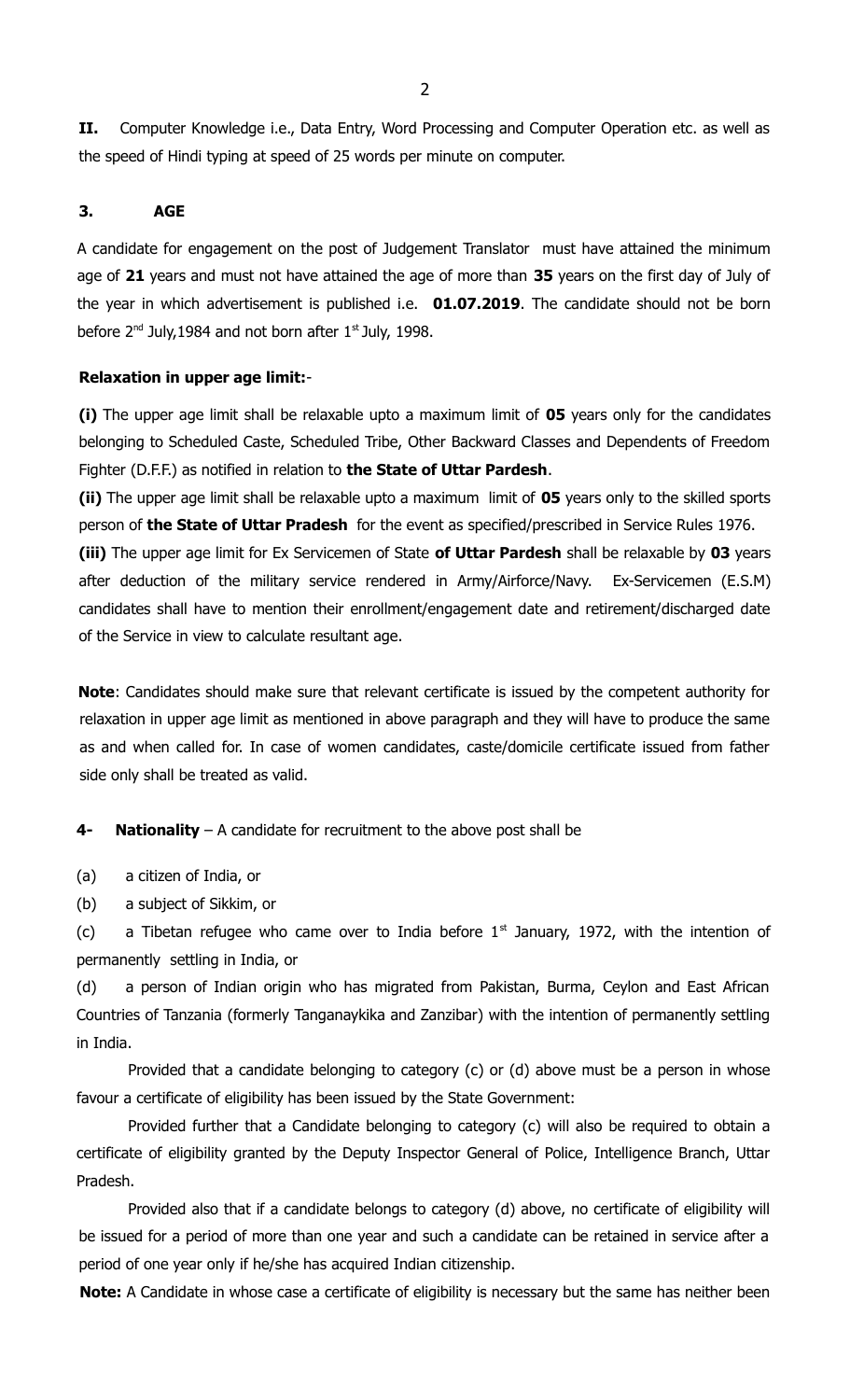issued nor refused, may be admitted to an examination or interview and he/she may also be provisionally appointed subject to the necessary certificate being obtained by him/her or issued in his/her favour.

## **5- SELECTION PROCEDURE :-**

Selection procedure shall comprise of:

Descriptive test of 50 marks comprising translation from English legal passage into Hindi subsequently typing skill test of 25 marks for judging the speed of Hindi typing at speed of 25 words per minute on computer as well as interview of 25 marks all aggregating 100 marks be held amidst the eligible willing candidates

The level of the paper will be consistent with the educational qualification prescribed for examination. The question paper will be printed in both English and Hindi languages. It is mandatory for the candidates to appear in both the stages of Examinations.

The Selection Committee has discretion to fix minimum qualifying marks in any or all parts of papers for written examination (Stage-I) and Computer Knowledge Test (Stage-II). Decision of the Selection Committee shall be final in this regard.

**6. Final** list for the engagement of Judgment Translator shall be prepared on the basis of total marks obtained by the candidates in the Descriptive test of 50 marks comprising translation from English legal passage into Hindi subsequently typing skill test of 25 marks for judging the speed of Hindi typing at speed of 25 words per minute on computer as well as interview of 25 marks all aggregating 100 marks. If two or more candidates secure equal marks, the candidate older in age shall be placed above. The List shall hold good for the period of one year or until the next selection whichever is earlier.

## **7. General Instructions:-**

**i.** Hon'ble Selection Committee reserves right to alter the number of vacancies, modify examination process and fixing the minimum cut off marks without assigning any reasons thereof. Vacancies calculated and indicated in advertisement are subject to change. Instructions are to be complied with strictly by the candidates in the examination.

**ii.** Selection Committee decision shall be final in all matters relating to eligibility, acceptance or rejection of the applications, penalty for false information, mode of examination process, allotment of examination centers, selection and allotment of posts etc.

# **iii. Candidates are advised to go through the website [www.allahabadhighcourt.in](http://www.allahabadhighcourt.in/) regularly for latest updated information.**

iv. In case it is detected at any stage of recruitment that the candidates don't fulfill the eligibility norms and/or that they have suppressed/twisted or truncated any material facts, their candidature shall stand canceled without giving any reasons and notice to the candidate. If any of these shortcomings is detected even after engagement, their services shall be liable to be terminated and he/she shall be liable for criminal proceedings.

**v.** The character of a person for engagement must be such as to render him/her suitable in all respect. Persons dismissed by the Union Government or by a State Government or by a Local Authority or a Government Corporation owned or controlled by the Central Government or state Government will be deemed to be ineligible for the engagement.

**vi.** No person shall be engaged in to the establishment unless he/she is in good mental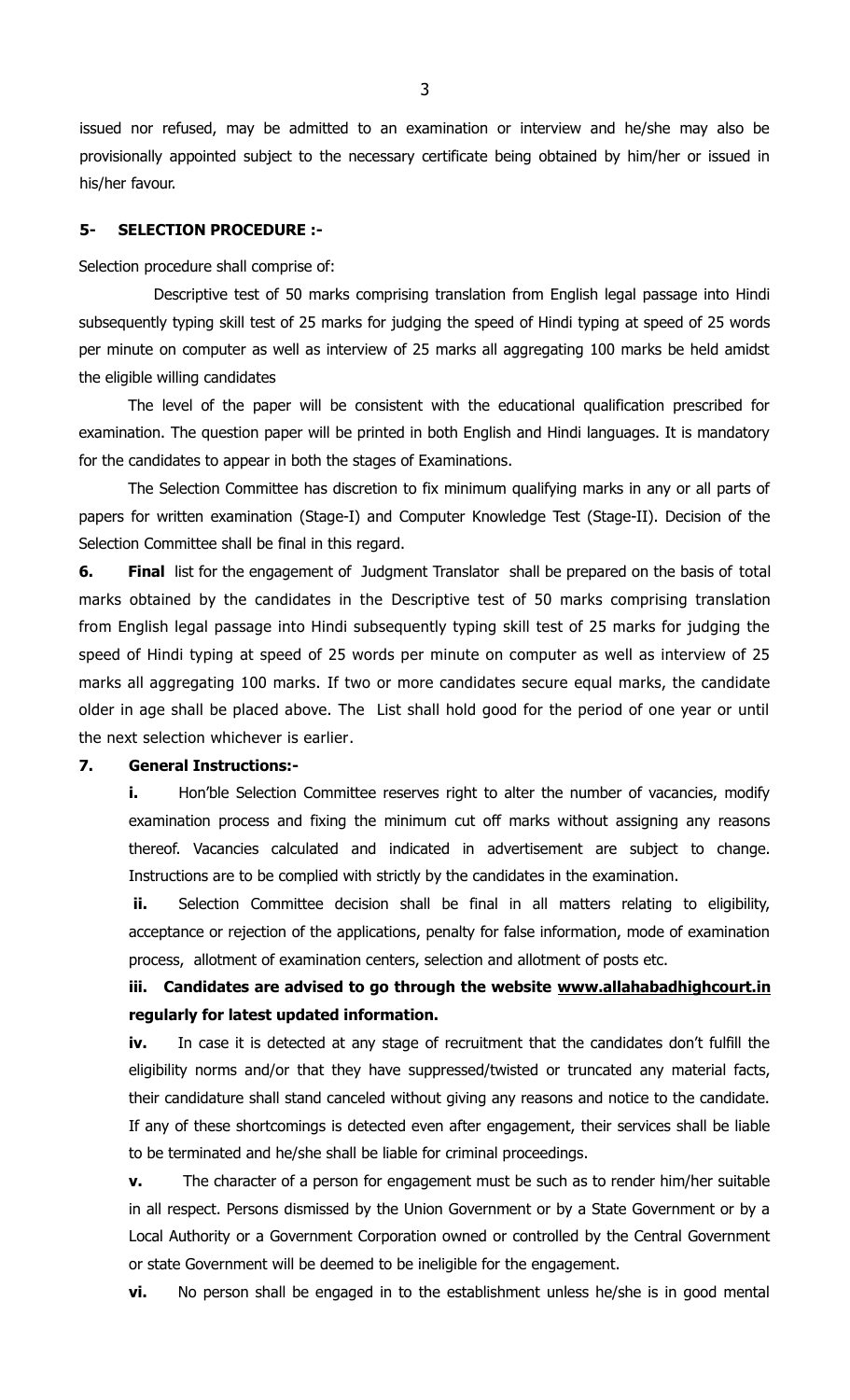and bodily health and free from any physical defect likely to interfere with the efficient performance of his official duties. Before a candidate is finally approved for engagement in to the establishment he shall be required to produce a medical certificate of physical fitness from whom the appointing authority specifies.

**vii.** No recommendation for selection either written or oral other than those required will be taken into consideration. Any attempt on the part of a candidate to enlist support directly or indirectly for his candidature by other means will disqualify him for engagement.

**viii.** The candidates are required to fill in the online application form with correct and complete information carefully. If any incomplete or false information is given, then the candidate will be responsible for the same and on the basis of false and incomplete information, the application form shall be rejected at any stage of the selection without giving any reasons/notice. On furnishing any false certificates or indicating wrong category/subcategory regarding caste in the application form or in case of any other default, the High Court, Allahabad shall reject the candidature at any stage of the selection and shall take all necessary action.

**ix.** A Male candidate who has more than one wife living or a female candidate who has married a person having a wife living shall not be eligible for recruitment to the establishment.

**x.** Information uploaded on the website shall not be provided to the candidate under R.T.I. Act, 2005 read with Allahabad High Court (Right to Information) Rules, 2006. The uploaded information on the website shall be remained for a specific period. Therefore, the candidates are advised to download the uploaded information and keep up with them for future. In due course of recruitment examination, in midway of process neither any application under Right To Information Act, 2005 shall be entertained nor information shall be provided. Factual information under R.T.I., Act shall be provided only after declaration of final result. Reply of inferential (speculative) question shall not be provided.

**xi**. It is to be noted that if a candidate has been allowed to appear in the test, it does not imply that the candidate's eligibility has been verified. It does not vest any right with a candidate for engagement. The eligibility shall be finally verified by the concerned Recruiting Agency/Appointing Authority. The candidate should satisfy his/her eligibility before applying and shall be personally responsible in case he/she is not eligible to apply as per the given eligibility criteria on the last date for submission of application form.

**xii**. Furnishing of false, wrong or inaccurate information may lead to cancellation of the test result, forfeiture of the certificate and even prosecution in appropriate cases.

**xiii.** Marks scored by all the candidates appeared in the recruitment examination along with category wise/sub-category wise cut off marks shall be uploaded on the official website of High Court after the declaration of final result in due course of time. No application under Right to Information Act with regard to marks scored by the candidates as well as category /Sub-category wise final cut-off marks shall be entertained as the same shall be made available on the official website, by the High Court, in due course of time after declaration of final result.

**xiv.** Mobile phones, pagers, bluetooth or any other communication devices are not allowed inside the premises where the examination is being conducted. Any infringement of these instructions shall entail disciplinary action including ban from future examinations.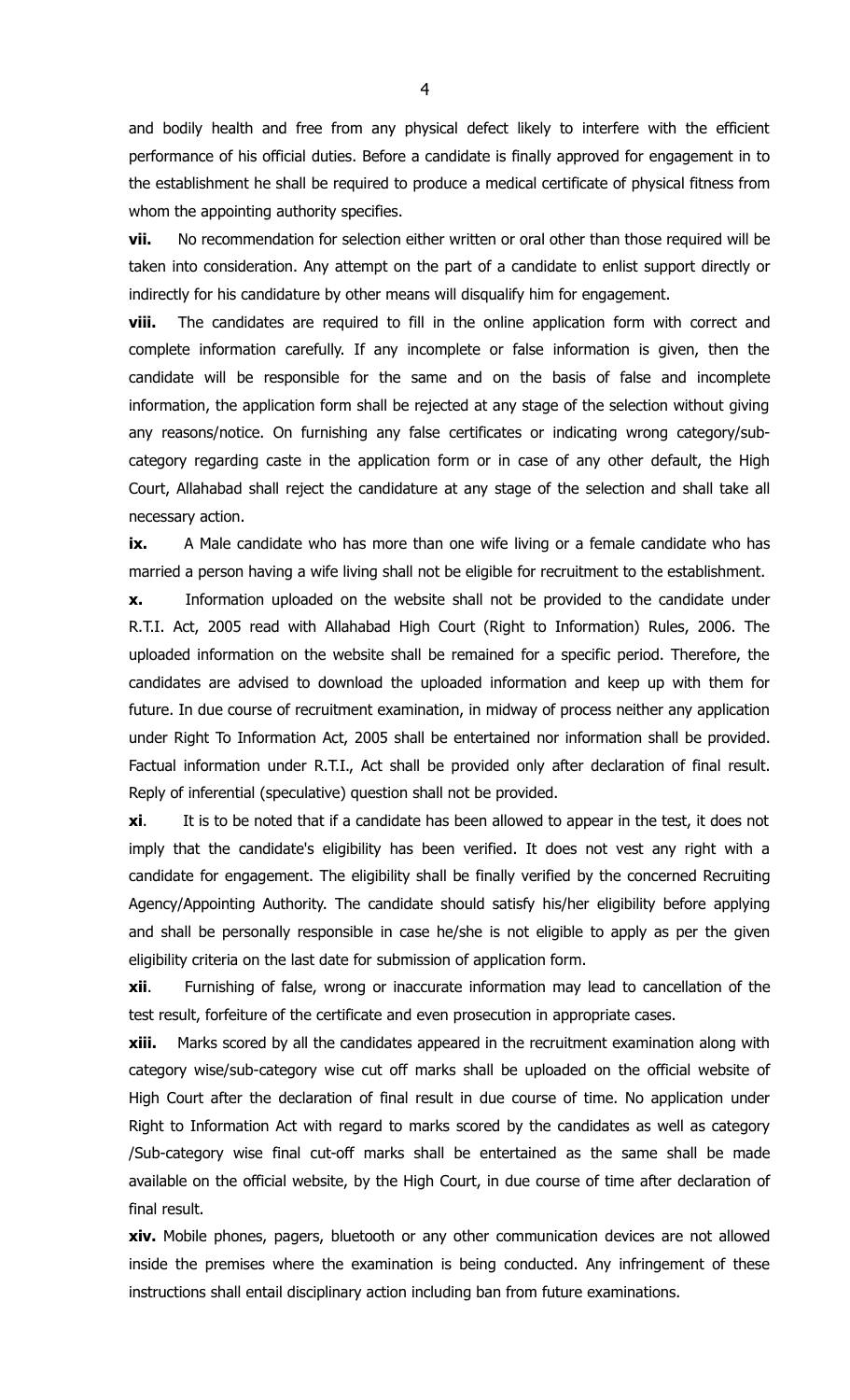**xv.** Canvassing in any form and use of unfair means during the examinations will disqualify the candidature of the applicant.

**xvi.** Selection of the candidates shall be purely on merit base in transparent way. Beware of touts, who promise to get selected candidate on illegal consideration.

#### **8. IMPORTANT INSTRUCTIONS FOR THE CANDIDATES**

**1.** The candidate should mention their own mobile number and valid E-Mail id while submitting their on-line application as the examination alerts/SMS will be sent to the candidates on their registered mobile number and E-Mail Id. (See Application Format)

**2.** A candidate will have to apply on prescribed application form.

**3.** Candidates appearing in the examination shall not be entitled for any T.A./ D.A.

**4.** High Court shall not be responsible for any loss/ injury caused to the candidates in course of appearing in the examination.

**5.** Candidate should mention his/her name, father name and Date of Birth in the Application Form as per the High School Examination Certificate or Equivalent Examination Certificate. No subsequent request for its change will be considered or granted. Candidates are advised to upload clear and identifiable photograph as well as legible signature in the provided space in on-line application form for good quality of scanning in view to avoid hardships during the examination.

**6.** Candidates are required to keep with them at least one identity proof (Photo-Identity Card viz U.I.D., Identity-card issued by College/University, Voter I.D. Card, Driving License, Passport, PAN Card, Bank's Passbook copy with photograph thereon) and shall produce the same on demand at the time of examination at center.

**7.** The venue, date and time of the examination/test along with Roll Number will be intimated through E-Admit cards.

**8. The Candidate is required to go through the 'General Instructions', 'Important Instructions', 'Important Notes' and 'How to Apply' etc. before filling the on-line Application Form.**

**9.** Candidate must give details if any criminal proceeding has been initiated or F.I.R lodged against him. Concealment of facts will disqualify and entails cancellation of candidature.

**9. DATE, TIME AND VENUE OF TEST:-** Date, time and venue of TEST shall be intimated to the candidates through Notice uploaded on the official website in due course of recruitment process as well as E-Admit Cards which can be downloaded from the website [\(www.allahabadhighcourt.in\)](http://www.allahabadhighcourt.in/).

#### **10. ADMIT CARD:-**

The candidates may download/print their admit cards from the website [www.allahabadhighcourt.in](http://www.allahabadhighcourt.in/) and appear for the TEST at the given Centre. In case of any discrepancy in the particulars of the candidate or his/her photograph and signature shown in the admit card and confirmation page the candidate may immediately contact the helpline for necessary correction.

**11. CHARACTER:-** The character of a person for direct recruitment to the service must be such as to render him suitable in all respect for engagement to the service. It will be the duty of the appointing authority to satisfy himself on this point.